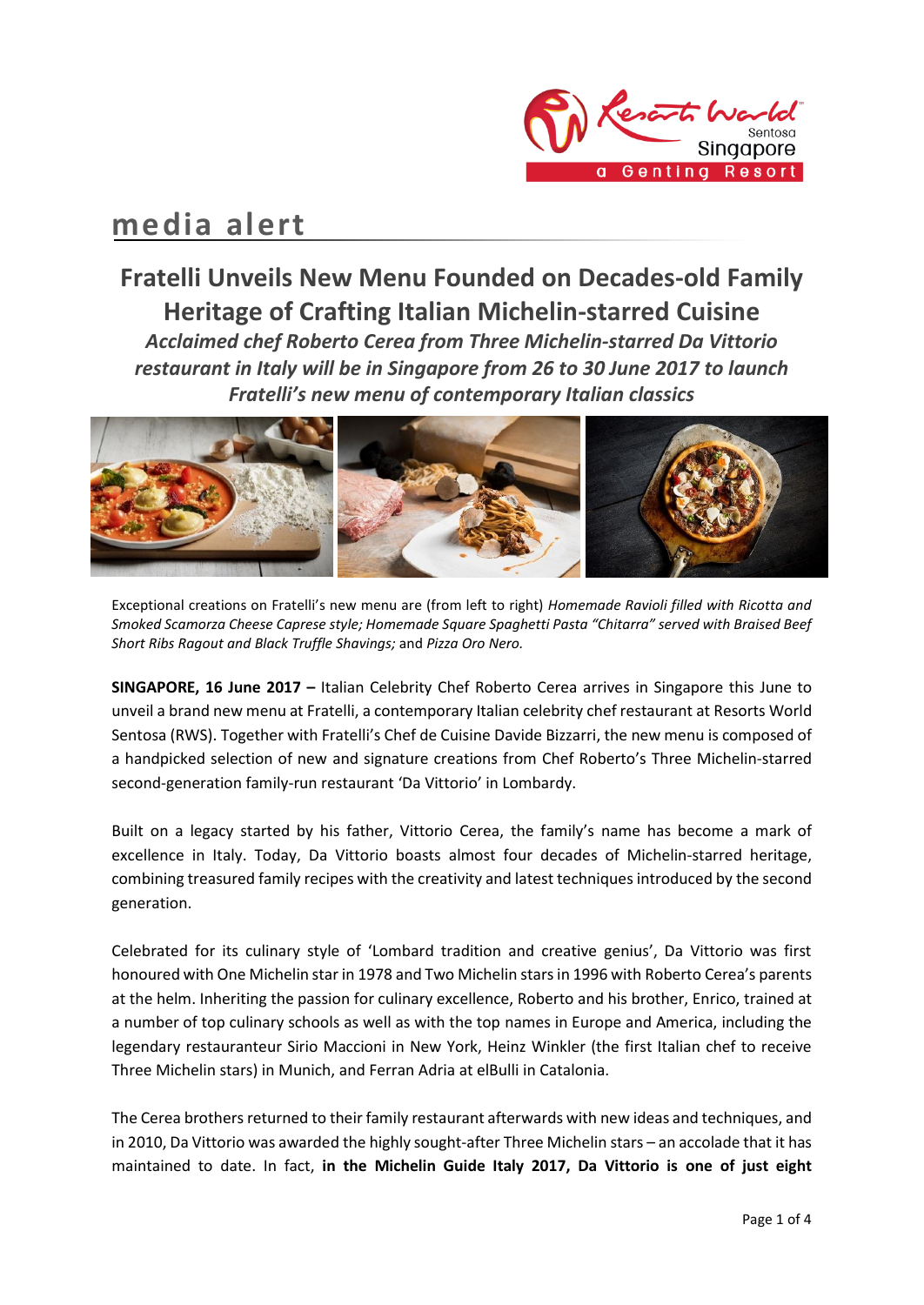**restaurants in the entire country to receive Three Michelin stars**. The Guide had the highest praise for the establishment: "Our highest award is given for the superlative cooking of chefs at the peak of their profession. The ingredients are exemplary, the cooking is elevated to an art form and their dishes are often destined to become classics."

Fratelli at RWS brings the extraordinary star quality and revered Italian gastronomy of Da Vittorio to our shores, embodying the dedication of two generations of Cerea chefs in creating the most authentic and sophisticated Italian flavours.

Since 2016, the esteemed cuisine of Da Vittorio is available for the first time in Singapore at Fratelli. The new menu offers a contemporary take on Italian classics with creative flair and are orchestrated using the finest and freshest ingredients imported from Italy as well as other parts of Europe – including burrata cheese from Puglia, Ciliegino tomatoes from Sicily, bottarga from Sardinia, fresh seasonal truffles from Umbria and Abruzzo, 20 months cured prosciutto di Parma from "Pio Tosini", a family-run artisanal producer of Parma ham since 1905 and considered the best in Italy, as well as top quality seafood like Mazara del Vallo red prawns, white clams and mussels from Sicily.

From this June, Fratelli's menu offers a new unique selection of handmade fresh pastas passed down from the Cerea brothers' father that cannot be easily found in other Italian restaurants in Singapore. The *Homemade Square Spaghetti Pasta "Chitarra" served with Braised Beef Short Ribs Ragout and Black Truffle Shavings* is made with a special 'guitar' pasta-making tool that gives it a square shape and additional texture. Another signature is the tasty *Paccheri alla Vittorio*, a twist to the classic pasta al pomodoro made with an heirloom recipe by the Cerea brothers' father using a thicker tube pasta, different varieties of Italian tomatoes and the perfect techniques. The *Homemade Ravioli filled with Ricotta and Smoked Scamorza Cheese Caprese style* which features large raviolis with silky pasta is a special treat that puts a chef's skills to the test. With the restaurant's open kitchen situated near the dining tables, guests will be able to witness the visual spectacle of Fratelli's chefs making pasta by hand.

Beef lovers can also now savour one of Da Vittorio's most famous dishes, the *Milanese Veal Cutlet* which only uses top quality meat that is naturally tender and lean. To achieve the most exquisite flavours and texture, the Cerea brothers only select a specific cut from the ribs before it is tenderized, breaded with a mix of breadcrumbs and breadsticks, and shallow fried in clarified butter with precision. Lastly, the crispy and juicy cutlet with an irresistible buttery aroma is served on the bone with baked tomatoes, potatoes and lemons. This special dish, offered as a seasonal item on the menu, is a reflection of the Cerea brothers' dedication in perfecting a classic Italian recipe.

As Da Vittorio built its reputation on its excellent seafood dishes since it opened its doors in the 1960s, the menu's selection of handcrafted gourmet pizzas includes the outstanding seafood *Pizza Oro Nero*. With a base of squid ink tomato sauce, it is topped with scamorza cheese, cured cod fish 'Baccalà', white clams, Sicilian mussels, trout roe, plus a dusting of decadent gold powder before being baked to a perfect crisp in the restaurant's wood-fired oven. Not to be missed is *Rossella's strawberry planet*, a new dessert creation by the Cerea brothers' sister Rossella. A beautifully dramatic dessert, it comprises a meringue sphere that is smashed when served to reveal exquisite strawberries textures.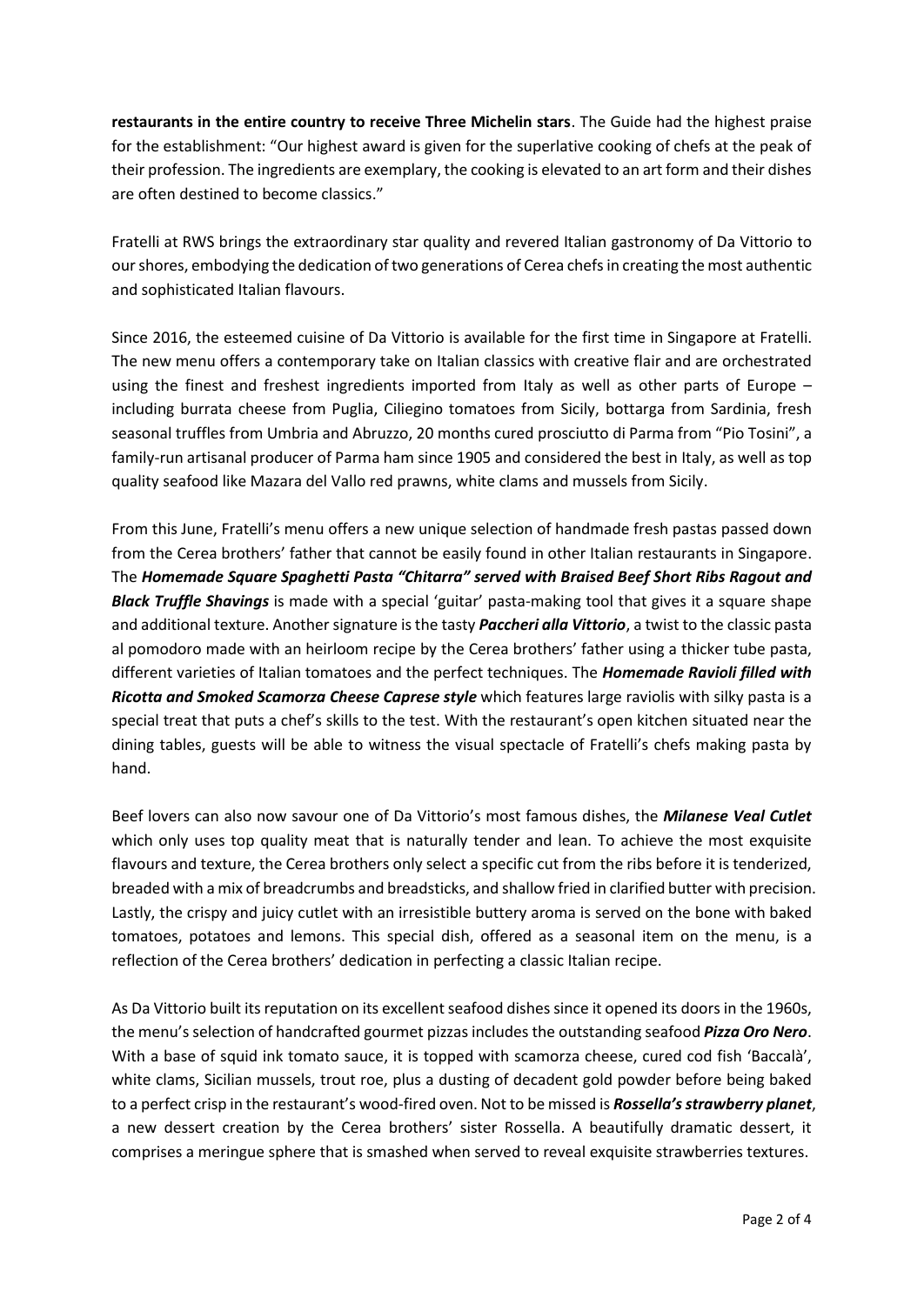During Christmas, Fratelli's culinary team will continue to present Da Vittorio's Italian traditions here by offering Da Vittorio's signature **Panettone**, an Italian festive sweet bread loaf, using their family recipe that has been passed down for generations.

Fratelli is located on Level 2 of Hotel Michael in RWS. Its opening hours are from 12.00pm to 2.30pm for lunch, and 6.00pm to 10.30pm for dinner. The restaurant is closed on Tuesdays except public holidays. For reservations, please call (65) 6577 6555 or emai[l Fratelli@RWSentosa.com.](mailto:Fratelli@RWSentosa.com)

- Ends -